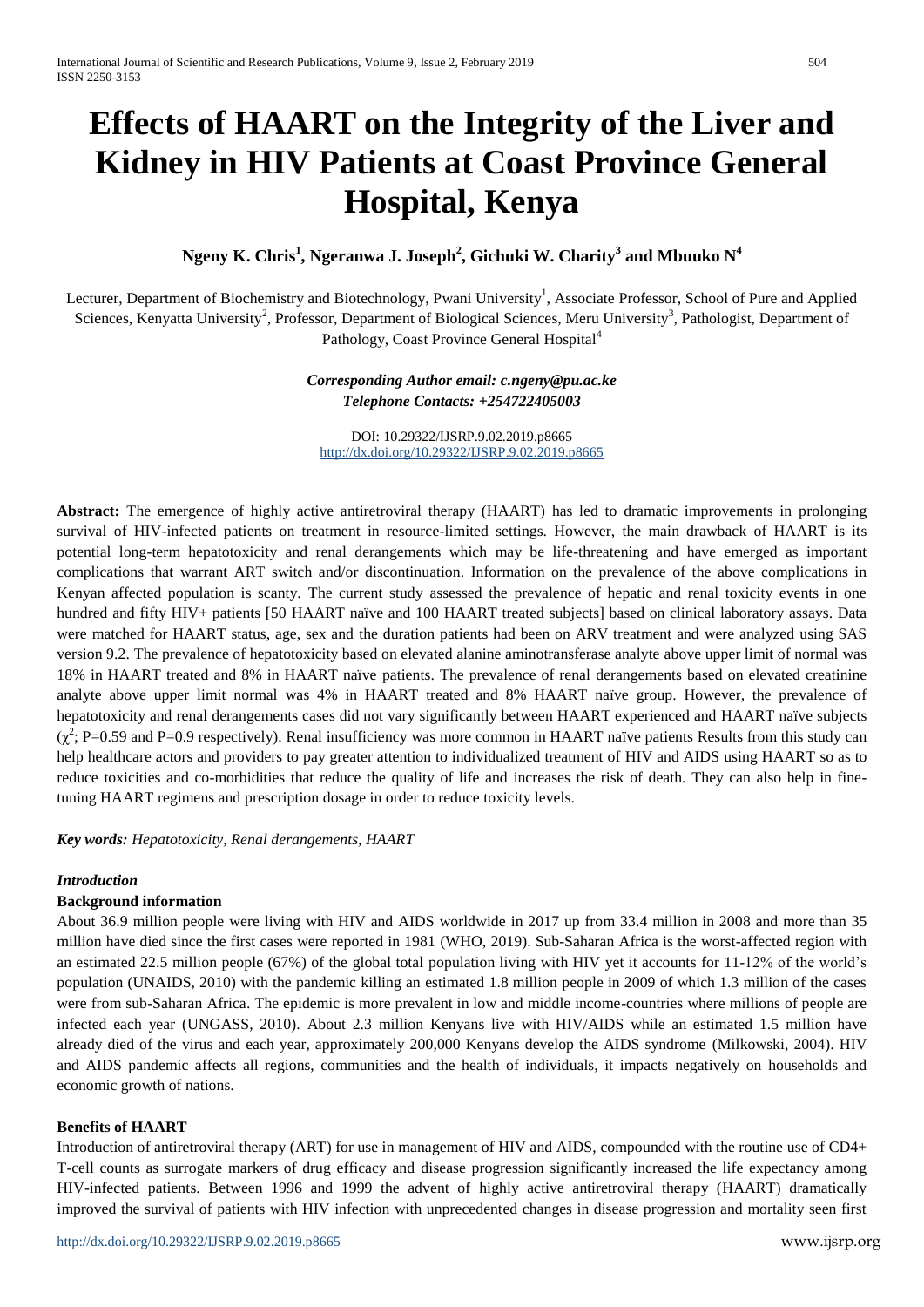in the US and European population (Palella*,* 1998; Pezzotti*,* 1999). The goal of HAART is to suppress viral replication and have impaired immunity restored but its major drawback is adverse effects accompanying its use. HAART toxicity has emerged as an important complication and eventually a major reason for ART switch and/or discontinuation (Braitstein *et al.*, 2006). Despite substantial benefits of HAART, a variety of short and long-term adverse effects have been associated with their use which reduces adherence and efficacy levels of the medication (d'Arminio *et al.,* 2000*)*. The frequency of drug toxicities is often described in clinical trials but not so thoroughly monitored and evaluated in clinics. Sulkowski *et al.,* (2000) observed that, 18 out of 31 drugs causing hepatotoxicity in humans showed toxicity in animal models and one-third of all drugs associated with hepatotoxicity in animals result in a rise in liver enzymes in humans. Drug-induced toxicity is often detected long after a drug enters the market because animal models may not accurately predict human toxicity (Vella and Palmisano, 2000). Drug toxicities is done by measuring the levels of organ-specific surrogate markers in blood and/or urine samples then compared with established reference range values of a normalised population in when making interpretations.

#### **Adverse effects of HAART**

Antiretroviral therapy has significantly improved prognosis of HIV and AIDS infections by restoring immune veracity and limiting the impact of opportunistic infections, however, its adverse effects has become a challenge for its successful outcome. Adverse effects have been reported with all antiretroviral drugs and are among the most common reasons for switching or discontinuing therapy as well as for medication non-adherence (O'Brien *et al.,* 2003). According to Ickovics (1997) surveys, up to 30% of patients skip ART doses and 10%–15% discontinue treatment due to adverse effects. The HAART side effects have become an important public health problem contributing to more than 50% of acute liver failure cases, a fraction of which require immediate transplantation because of irreversible damage caused (d'Arminio *et al.,* 2000). Jevtovic (2008) attested to this when he observed that cumulative long-term toxicities, for instance drug-induced hepatotoxicity, have emerged as a significant complication. As the population of HIV-infected patient ages and remains on HAART for longer periods of time, age, HIV- and HAART-related metabolic disorders are increasingly being encountered by clinicians looking after these patients (Kalyesubula and Perazella, 2011). Despite scaling up of HAART treatment in Kenya, documented reports on the effects of these drugs on kidney and liver functions are still scanty. This study seeks to elucidate the effects of HAART on the functional integrity of the liver and kidney in HIV positive patients at Coast Province General Hospital (CPGH), Kenya.

HIV patients are more prone to developing adverse effects due to use of a cocktail of antiretroviral drugs. Adverse effects have been reported with all antiretroviral drugs and are among the most common reasons for switching or discontinuing therapy as well as for medication non-adherence (O'Brien *et al.*, 2003). Such cohorts of patients are at high risk of developing short and longterm complications from use of HAART such as hepatotoxicity, cardiovascular disorders and renal insufficiency among other disorders. Hepatotoxicity is associated with many of the antiretroviral agents which make their use a double-edged sword (Sander *et al.,* 2007). Renal disease and other syndromes encountered in HIV patients are diverse, progressive, and frequently insidious and their presence is subtle until it is far advanced when very little renal function has remained (Ogundahunsi *et al.,* 2008). There are few data on the impact of ART on the liver and renal disease in Kenya, a resource-limited setting. Data on the HAART toxicities are plentiful, but findings are inconsistent therefore more robust studies are needed (Kramer, 2007) which augurs well with the intent of this study. It is against this backdrop that this study evaluated the prevalence of abnormal liver and renal analytes in HIV positive patients on HAART and compare variation of these analytes with respect to age, gender and duration the HIV patients have been on HAART.

#### **Objective of the study**

The study compared the prevalence of hepatotoxicity and renal insufficiency as reflected by organ-specific biomarkers respectively amongst HAART naïve and HAART treated patients at CPGH.

#### *Literature Review*

#### **HAART-related liver toxicity and its diagnostic markers**

The liver plays a central role in transforming and clearing chemicals such as drugs and is susceptible to damage from toxicity of these agents. Due to its unique metabolism and close relationship with the gastrointestinal tract, the liver receives blood coming directly from gastrointestinal organs and then spleen via portal veins which bring drugs and xenobiotics in near-undiluted form (Larry *et al.,* 2004). Certain medicinal agents, when taken in overdoses and sometimes even when introduced within therapeutic ranges, may injure the liver causing them to be withdrawn from the market due to hepatotoxicity (Sulkowski, 2004). The National Institutes of Health presented findings on liver toxicity in International AIDS Society (IAS) conference and its retrospective analysis showed that hepatotoxicity is associated with all classes of antiretroviral medications in use (Clifford *et al.,* 2003). Liver problems, diarrhea, nausea, and other stomach problems are possible side effects of any HIV medication (Pataki, 2006).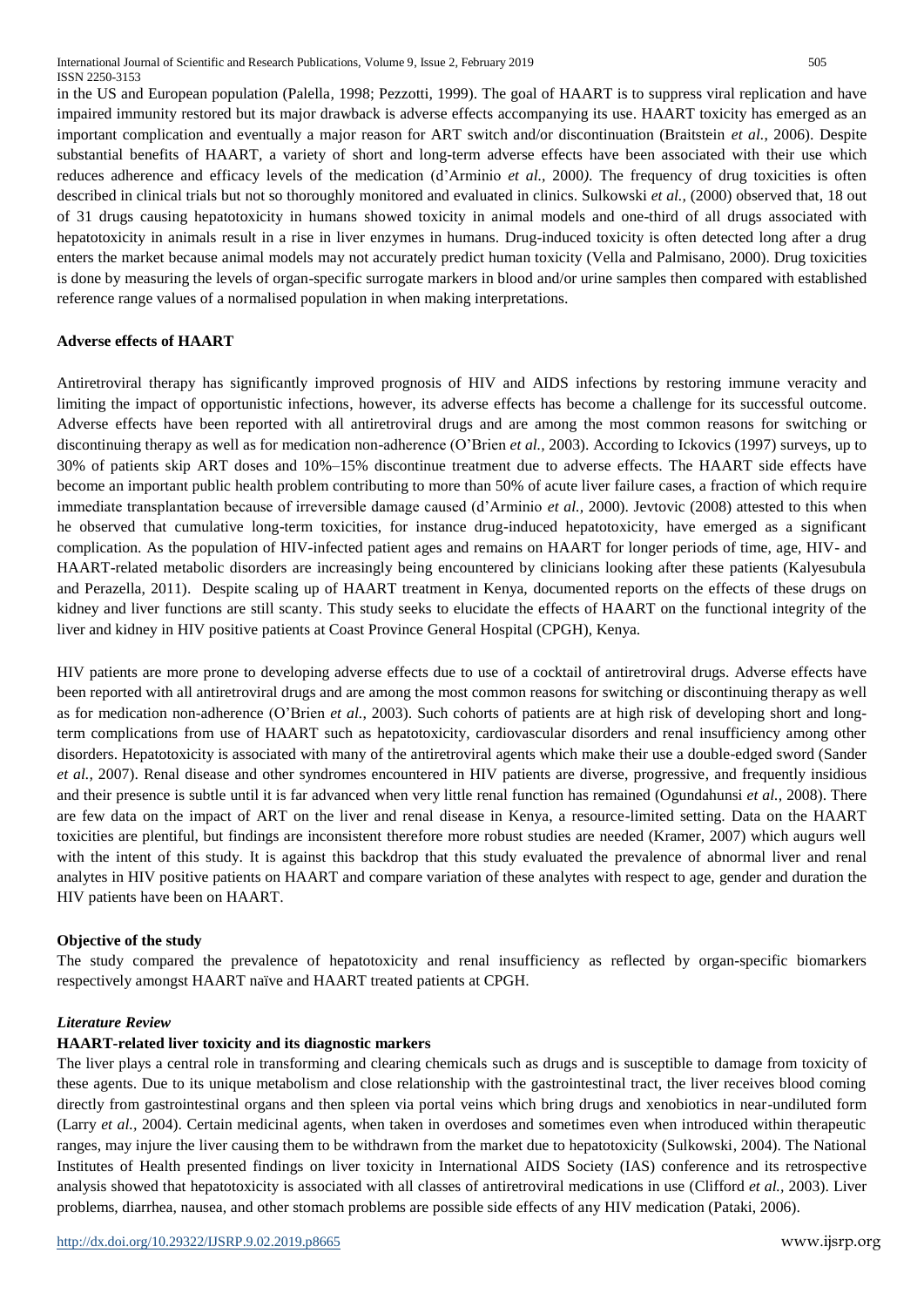Several mechanisms are responsible for either inducing hepatic injury or worsening the damage process due to HAART. Many chemicals damage mitochondria causing it to release excessive amount of oxidants which, in turn, injure hepatic cells releasing intracellular enzymes into blood circulation (Martinez, 2004). Many HIV patients do often take alternative and complementary medicines in association with HAART and several of those have been associated with clear-cut hepatotoxicity (Mocroft, 2005). In patients with HIV, the term hepatotoxicity may then be misleading because some of these elevated liver tests may not be directly caused by the medication in question but acute viral hepatitis, reactivation of chronic hepatitis B or C, alcohol ingestion may all play a role in such events (Sulkowski *et al.,* 2000).

Although most [liver diseases](http://en.wikipedia.org/wiki/Liver_disease) cause only mild symptoms initially, it is vital that early diagnosis and detection is done by performing full liver function tests (LFTs). However, diagnosis of drug hepatotoxicity may be complicated by the fact that patients often take several medications so teasing out the actual culprit can present challenges. Patients with HAART-induced hepatotoxicity may be asymptomatic, with liver injury diagnosed during routine blood testing, while others develop symptoms including nausea, fatigue, itching and jaundice (O'Brien *et al.,* 2003) with the latter symptom being significant. There is a broad variability among studies in the criteria to categorize the severity of hepatotoxicity.

According to Kenya national clinical manual for ART providers (KNCMAP), patients with transaminases within normal limits at baseline are considered to develop hepatotoxicity when ALT and/or AST rise above the upper limits of normal (MoH, 2007). It defines severe hepatic injury (the primary study outcome) as defined as grade 3 or 4 change in AST and/or ALT levels during antiretroviral treatment and if AST and ALT grades are discordant, the highest should be used for classification purposes.

Liver function tests (LFTs) are carried out to detect the presence of liver disease, distinguish among different types of liver disorders, gauge the extent of known liver damage and response to treatment (Prognosis). LFTs are a group of [clinical](http://en.wikipedia.org/wiki/Clinical_biochemistry)  [biochemistry](http://en.wikipedia.org/wiki/Clinical_biochemistry) laboratory blood assays designed to give information about the state of a patient's [liver](http://en.wikipedia.org/wiki/Liver) (Abrescia *et al.,* 2005). Some liver analytes/parameters in LTFs are associated with liver functionality e.g. Albumin (ALB) and total proteins (PROT), others are concerned with hepatocellular integrity e.g. amin[otransferases](http://en.wikipedia.org/wiki/Transaminase) (ALT  $\&$  AST) and some associated with cholestasis - biliary tract blockage- e.g. [gamma-glutamyl transferase](http://en.wikipedia.org/wiki/Gamma-glutamyl_transferase) (ɤ-GT) and [alkaline phosphatase](http://en.wikipedia.org/wiki/Alkaline_phosphatase) (ALP) (MoH, 2007). In most cases, hepatotoxicity due to drug toxicities is not mutually exclusive and mixed types of injuries are often encountered categorized in table 1.

| Table 1. Grading hepatotoxicity |              |              |                      |
|---------------------------------|--------------|--------------|----------------------|
| Type of injury                  | ALT          | ALP          | <b>ALT/ALP RATIO</b> |
| <b>Hepatocellular</b>           | $\geq 2$ ULN | $>2$ ULN     | High, $\geq 5$       |
| <b>Cholestatic</b>              | Normal       | $\geq 2$ ULN | Low, $\leq 2$        |
| <b>Mixed</b>                    | $>2$ ULN     | $\geq 2$ ULN | $2 - 5$              |
| <b>Source: MoH, 2007.</b>       |              |              |                      |

# **Table 1: Grading hepatotoxicity**

*ULN- Upper limit of normal*

The two liver biomarkers (ALT and ALP) are useful in the monitoring, evaluation and management of patients with hepatic dysfunction due to drug toxicity. Categories of patients at higher risk for drug-induced hepatotoxicity include: Females, Obese individuals, Elderly patients, viral illnesses and pre-existing liver disease (Wit *et al.,* 2002).

#### **Risk factors in HAART-related toxicities**

The therapeutic goal of HAART is to suppress viral replication and restore the patients' immunologic function however; it has a drawback of associated organ-specific toxicities which can be aggravated by one or multiple risk factors. Physicians should maintain a high level of suspicion especially where there are known or established recent risk factors (NASCOP, 2002). An overarching goal in antiretroviral therapy should be to select a regimen that is not only effective but is also safe and this requires physician to take into account individual patient's underlying medical conditions or history (Vella and Palmisano, 2000). Risk factors for pharmacological toxicity are numerous and depend mainly on underlying patient characteristics as well as the drug regimen under consideration. The patients' age, gender, body weight and size, nutrition and overall health status can play a role in how one experience drug's side effects (Pataki, 2006). Many other exotic factors such as occupation, altitude, race and distance from the ocean have been known to affect results (Waithaka *et al.,* 2009). High risk for development of chronic kidney disease with HIV infection are black race, CD4 count < 200 cells/mm3, family history of CKD and presence of diabetes mellitus, hypertension or hepatitis C co-infection (Naicker and Fabian, 2010). All these considerations underscore the significance of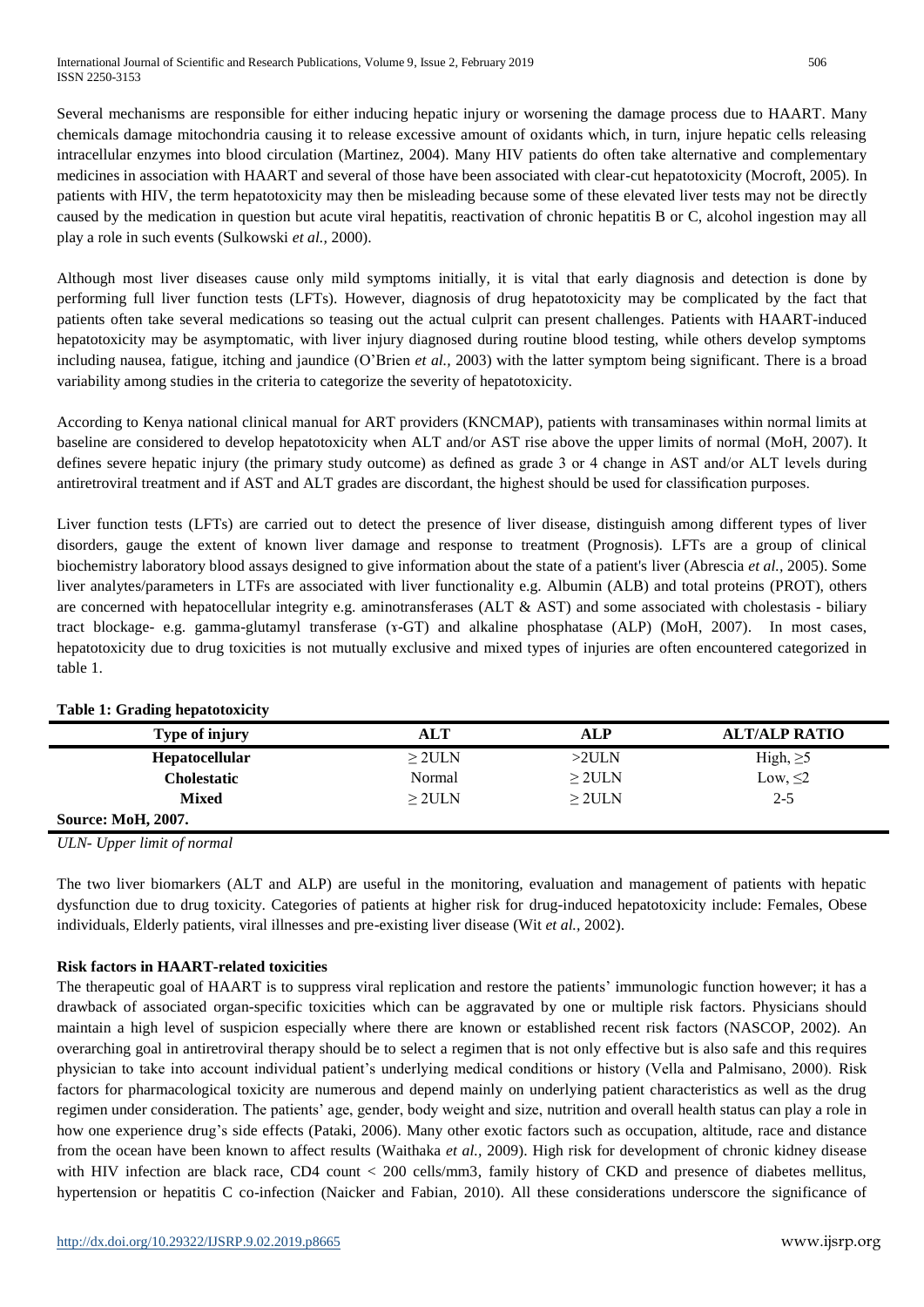International Journal of Scientific and Research Publications, Volume 9, Issue 2, February 2019 507 ISSN 2250-3153

taking blood or urine samples in a standardized and controlled fashion for performing and interpreting laboratory tests with advance knowledge in a wide array of confounding risk factors.

#### *Materials and Methods*

#### **Study site and population**

The study was carried out at the Coast Province General Hospital (CPGH) in the Comprehensive Care Centre (CCC) in liaison with the hospital clinical biochemistry laboratory. The hospital is located within Mombasa county of Coast Province of Kenya (Figure 1). The government of Kenya in partnership with RPM Plus and partners rolled out its extensive ART program and HIV care services to the populace within the region in the year 2003 with technical assistance and funding provided by United States Agency for International Development (USAID).

The hospital set up a comprehensive care center (CCC) to provide HIV care and treatment services through a comprehensive carebased counselling and testing service for HIV diagnosis; a clinical ability to diagnose, treat and manage opportunistic infections; counselling for treatment adherence and nutrition; and delivery of ART. PLHWA could also access a variety of additional services provided offsite via community health workers that ensured greater coordination in their HIV care and to save them time travelling to source to the hospital. These included treatment for tuberculosis, home-based care, inpatient care, services for prevention of mother-to-child HIV transmission (PMTCT) and management of sexually transmitted infections (STI) other than HIV. The site of study is marked out in the African map showing Kenya and where Mombasa is precisely located.





The hospital draws people coming for various health care services from the entire province which covers an area of approximately 83,603 km² with a population of 3,325,307 inhabitants as per the 2009 census (KNBS, 2010). The province had one of the highest adult sero-prevalence of HIV in the country, estimated at 7.9% in 2007 (KAIS, 2008). Based on a baseline survey done before the start of the study in March 2011, a total of 12,735 HIV positive adults (>18 years) were registered for active HIV care at CCC, CPGH. Out of these, 8144 (64%) were females and 4591 (36%) were males. 7396 (58%) had not been started on antiretroviral therapy (HAART naïve cohort) while 5339 (42%) had already been started on HAART (HAART treated cohort).

# **Design of the study**

HAART naïve and HAART treated patients attending HIV care clinics were recruited into the study and placed in two groups; ARM 1 and ARM 2 respectively.

# **Study sample**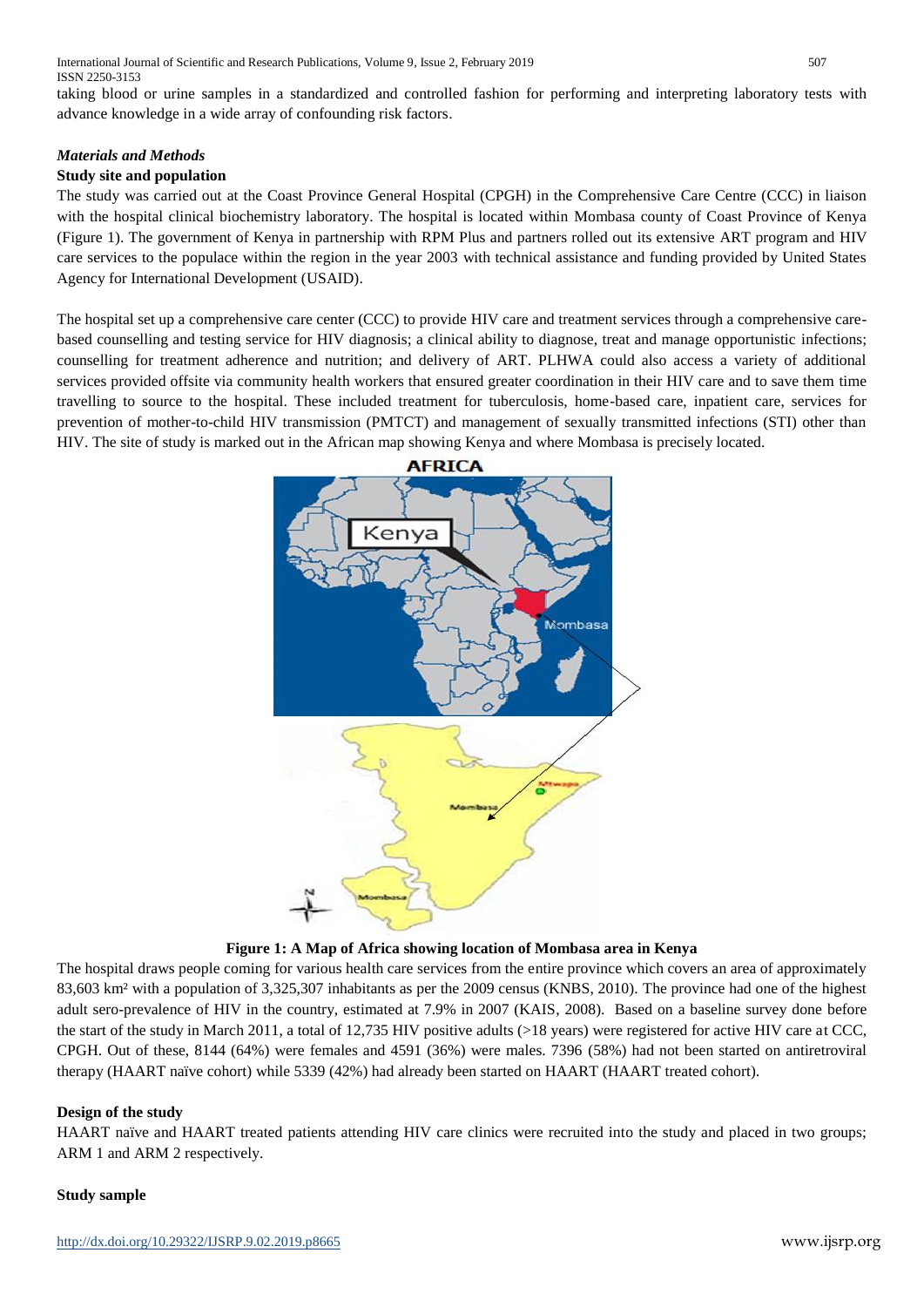Surveys of people receiving HAART have shown that adverse effects account for 10% or more of those discontinuing treatment (Ickovics, 1997). The minimum sample size was determined using Fischers *et al.,* 1998 formula;

$$
n = \frac{Z^2 P(1-P)}{\delta^2}
$$

Where; n - minimum sample size, P – estimated prevalence, Z- Standard normal deviate that corresponds to 95% confidence interval  $(1.96)$  δ is the level of significance  $(5%)$ . Assuming a prevalence rate of 10% as reported by Ickovics (1997), the minimum sample size was;

$$
n = \frac{(1.96)^2 \times 0.1(1.0.1)}{(0.05)^2} = 138
$$

Sample size;  $n = 138$ .

Assuming a 10% drop out rate (13.8) in the study, the sample size was adjusted and rounded to 150 participants. Since the major objective was to determine prevalence of HAART toxicities on the liver and kidney, one hundred HAART experienced patients who had been on ARVs for not less than one year against fifty HAART naïve were recruited into the study.

#### **Ethical considerations**

Ethical approval for the study was obtained from KEMRI/National Ethics Review Committee. In addition, a research permit plus letter of authority to carry out research in Kenya was granted for the study by National Council for Science and Technology (NCST).

#### **Inclusion and exclusion criteria**

The participants recruited into the study included were HIV positive males and females aged 18-60 years with CD4 cell counts not less than 200 cells/μL and willing to consent and attend periodic clinics for the study at Comprehensive Care Centre at CPGH. Excluded in the study were HIV patients with either confirmed diabetes, pregnant, hypertensive (blood pressure >145/90 mm/Hg), illicit drugs users or those with systemic opportunistic infections like TB or hepatitis medications.

HIV positive participants who met the set inclusion criteria signed an informed consent form witnessed by an either a nurse or clinician-in-charge or a community health worker or any other person or relative accompanying the patient. In the course of the study, HIV patients who got systemic infections or were started on antiretroviral medications were discontinued from the study and recorded appropriately.

#### **Data collection**

A structured questionnaire was administered to participants with questions for obtaining their age, sex, pregnancy status, drugs abuse and patient's duration on HAART among other medical conditions. The medical records kept at the clinic were used to verify the status and history of various medical conditions namely TB, diabetes, hypertension, hepatitis and pregnancy in addition to corroborating the information provided by the subjects. A laboratory request form accompanying urine and blood samples collected from participants was used to record results from urinalysis, liver and renal function tests done.

#### **Collection of samples**

Five milliliters of whole venous blood were collected monthly from the recruited subjects and placed into vacutainer tubes containing ethylene-diamine-tetraacetic (ETDA) from the months of March to August 2011. Blood samples were centrifuged at 3000rpm for two minutes to obtain serum used to assay liver and renal function. Urine samples collected from the study participants were used to determine the presence of glucose and protein by urine strip test.

#### **Laboratory analytical methods**

Eight liver function tests and five kidney function tests were determined on the sera specimens based on standard operating procedures (SOPs) written and maintained in the clinical chemistry laboratory at CPGH using Cobas c 111 and Roche 9180 electrode automatic analyzers (Germany).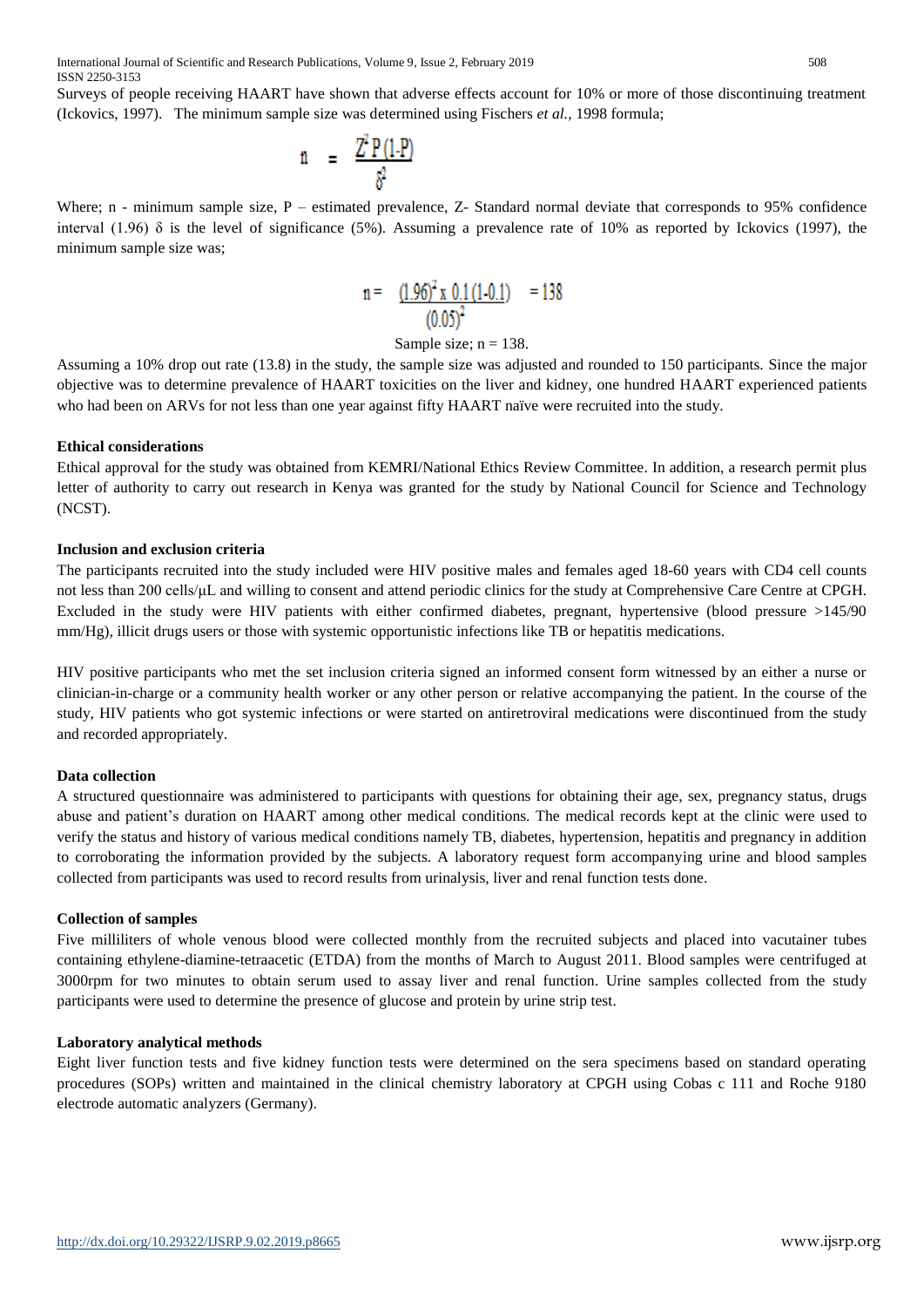The blood sera collected from participants were used to determine the values of liver analytes; Alanine aminotransferase (ALT), Aspartate aminotransferase (AST), Gamma Glutamyl-transferase (GGT), Total proteins (PROT), Albumin (ALB) Alkaline phosphatase (ALP), Bilirubin total (BIL-T) and Bilirubin direct (BIL-D) based on their respective test principles.

#### **Measurement of kidney analytes**

The blood sera collected from the participants were used to measure the values of kidney analytes; Creatinine (CREAT), Blood urea nitrogen (BUN), Sodium, Potassium and Chloride electrolytes based on their respective test principles.

#### **Data management and statistical analysis**

Data for liver and kidney parameters were recorded and analyzed to determine the prevalence of hepatotoxicity and renal insufficiency based on key liver and kidney surrogate markers respectively. Hepatotoxicity was classified as Hepatocellular (ALT>40U/L) and/or Cholestasis (ALP>160 U/L) whereas renal derangements were classified as renal insufficiency based on CREAT>120 U/L (MoH, 2007). The levels of liver and kidney analytes obtained were compared with published reference ranges obtained from a normalized population in Kenya (Waithaka *et al.*, 2009).

Data for liver and kidney function were profiled based on HAART status (naïve or treated) and imported into SAS 9.2 software. Variability in data was tested based on mean and standard deviation (SD) with the alpha level of significance set at 0.05. The prevalence of hepatotoxicity and renal insufficiency kidney toxicities was tested for significance difference between HAART treated and HAART naïve subjects using non-parametric chi-square  $(\chi^2)$ . RESULTS

#### **Characteristics of the study participants**

A total of 5339 (42%) HIV sero-positive patients aged 18 years and above had already been started on HAART at the Comprehensive Care Center (CCC) of CPGH at the onset of this study in March, 2011. Out of these, 1943 (36.4%) were males and 3396 (63.2%) females. A total of 150 (100 HAART treated and 50 HAART naïve) HIV positive persons were recruited into the study and had their blood and urine samples measured over a five-month period to determine the levels liver and kidney analytes that reflect on their functional integrity. Many of the patients were excluded from the study during the recruitment for either pregnancy, age>60years, CD4<200 cells/mm<sup>3</sup>, TB active, hypertensive, or diabetic. In overall, 134 (89.3%) subjects were followed in the study to the end while the rest dropped out. Table 2 shows the demographic characteristics of study participants.

| Characteristic                       | <b>HAART</b> naïve | <b>HAART</b> treated |         |
|--------------------------------------|--------------------|----------------------|---------|
|                                      | $(N = 50)$         | $(N = 100)$          | P-value |
| <b>Sex</b>                           |                    |                      |         |
| <b>Male</b>                          | 11(29.7)           | 26(70.3)             |         |
|                                      | (22)               | (26)                 | 0.06    |
| <b>Female</b>                        | 39(34.5)           | 74(65.5)             |         |
|                                      | (78)               | (74)                 |         |
| Age (years)                          | $38.06 \pm 8.7$    | $40.2 \pm 8.65$      | 0.16    |
| $CD4$ count (cells/mm <sup>3</sup> ) | $347.0 \pm 102.8$  | $397.9 \pm 127.5$    | $0.02*$ |
| <b>ARV</b> duration (years)          | $\Omega$           | $4.77 \pm 1.6$       |         |
| <b>Status on termination</b>         |                    |                      |         |
| Drop/Fall outs, $n$ (%)              | 6(12)              | 10(10)               | 0.87    |
| Followed, $n$ $(\frac{9}{6})$        | 44 (88)            | 90(90)               |         |

| Table 2: Demographic characteristics of the study participants |  |  |  |
|----------------------------------------------------------------|--|--|--|
|                                                                |  |  |  |

*N, n = number of subjects (percentage in parenthesis). Results for age and CD4 are expressed as Mean ± standard deviation (SD) and were compared for variation between HAART treated and HAART naive by t-Test.* 

In this study, 134 (89.3%) out of all recruited subjects were followed to the end of the study while the rest dropped out, 90 of them were on HAART while 44 were HAART naïve. Ten (10%) HAART treated and 6 (12%) HAART naïve participants dropped out from the study. Four patients from HAART naïve group were discontinued from the study after they were started on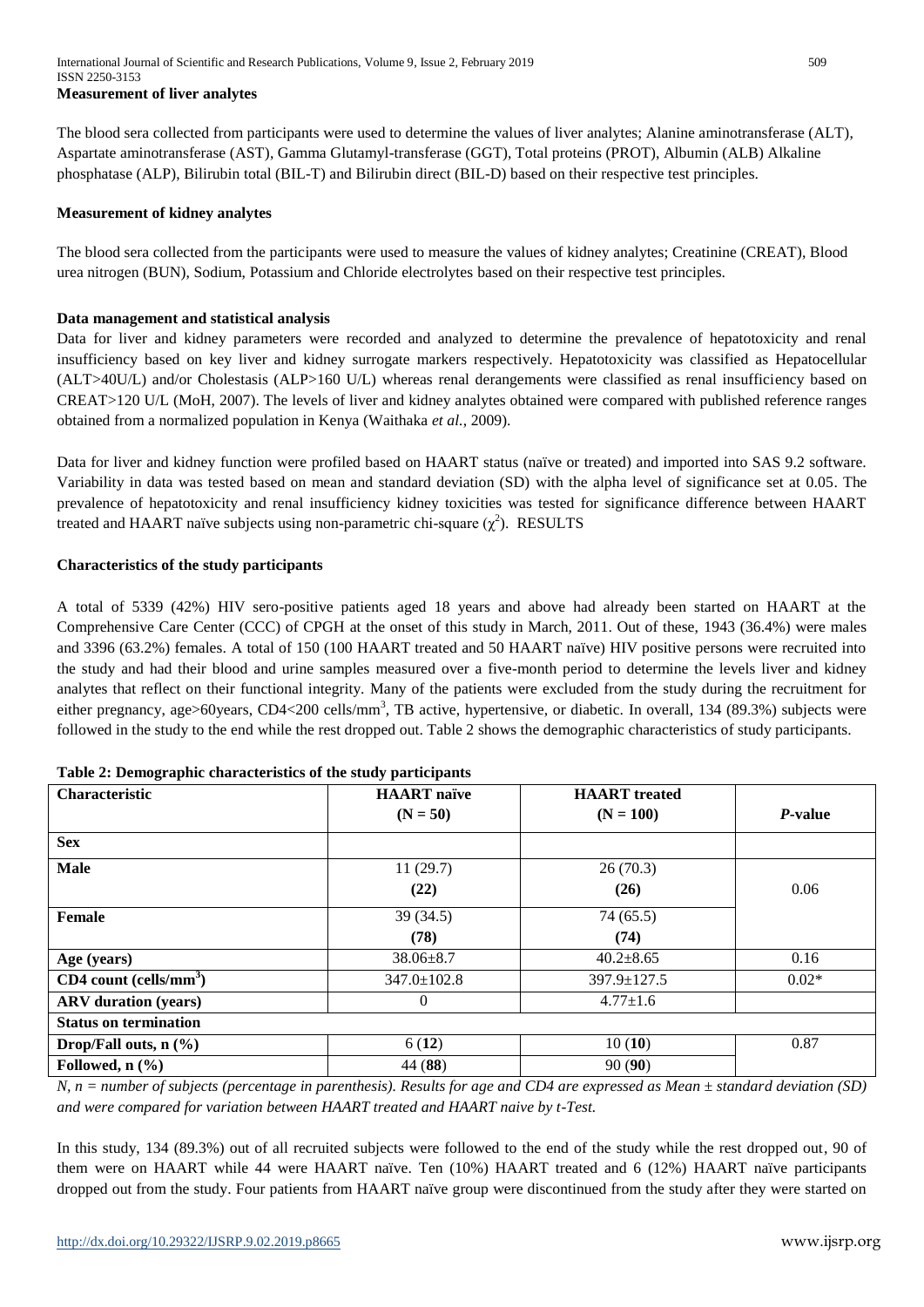ARVs. Age distribution differences between the HAART treated and HAART naïve groups did not vary significantly ( $P = 0.16$ ). However, the mean CD4 count in the HAART treated group was significantly higher than in the HAART naïve group  $(P = 0.02)$ .

#### **Liver and kidney function test analytes for the study groups**

Eight liver and five kidney analytes measured during the five-month study period were profiled and their mean values and standard deviations (SD) determined. These analyte values from participants were compared with reference ranges adopted from Waithaka *et al.* (2009) and those that fell outside the reference range were considered abnormal.

The percentage number of subjects with abnormal liver analytes in the HAART treated and HAART naïve groups based on mean values from liver function tests are presented in table 3 below.

| Table 5: I creentage cases with abnormal fiver analytes |                      |                    |  |
|---------------------------------------------------------|----------------------|--------------------|--|
| Analyte                                                 | <b>HAART</b> treated | <b>HAART</b> naïve |  |
| (RR, Units)                                             | $(N=100)$            | $(N=50)$           |  |
| <b>ALT (0-39U/L)</b>                                    | 18 % elevated        | 8% elevated        |  |
| $AST (6-40U/L)$                                         | 16% elevated         | 10% elevated       |  |
| PROT (57-89g/L)                                         | 8% lowered           | 6% lowered         |  |
| $ALB (29 - 52g/L)$                                      | 3% lowered           | 6% lowered         |  |
| $r$ -GT (7-66U/L)                                       | 24% elevated         | 12% elevated       |  |
| $ALP(10-201U/L)$                                        | 12% elevated         | 6% elevated        |  |

*RR- Reference range adopted from Waithaka et al.(2009)*

Based on percentage number of subjects with abnormal ALT analyte levels in table 3, 18 (18%) of the HAART treated patients and 4 (8%) HAART naïve patients had elevated ALT a key surrogate marker for diagnosing cellular hepatotoxicity whereas, 12 (12%) HAART treated patients and 3 (6%) HAART naïve patients had elevated ALP, a key surrogate marker for diagnosing cholestasis. The percentage number of subjects with abnormal AST, PROT and GGT were higher in the HAART treated subjects than the HAART naïve subjects with the exception of abnormal ALB which was more in the HAART naïve than in the HAART treated group. The percentage of subjects with abnormal kidney analytes in the HAART treated and HAART naïve groups based on mean values from kidney function tests are presented in table 4 below.

| Analyte                      | % HAART treated | % HAART naïve |
|------------------------------|-----------------|---------------|
| (RR, Units)                  | $(N=100)$       | $(N=50)$      |
| CREAT (59-127 µmol/L)        | 4% elevated     | 8% elevated   |
| BUN (1.5-5.9 mmol/L)         | 2% elevated     | 6% elevated   |
| SOD (134-153 mmol/l)         | 2% lowered      | 6% lowered    |
| POT $(3-5.3 \text{ mmol/l})$ | 8% elevated     | 4% elevated   |
| CL (101-110 mmol/l)          | 3% lowered      | 6% lowered    |
| Protein in urine             | 6% positive     | 8% positive   |
| Glucose in urine             | 0% positive     | 0% positive   |

**Table 4: Percentage cases with abnormal kidney analytes**

*RR: Reference range. RR values were adopted from Waithaka et al., (2009)*

From table 4 above there were 4 (4%) HAART treated patients and 4 (8%) HAART naïve patients with abnormal CREAT analyte values. Over all 5.3% had elevated CREAT, a key marker for diagnosing renal derangements. There were 3 (6%) of HAART treated subjects and 8 (8%) of the HAART naive subjects with proteinuria (overall 9.3%). There were higher percentages of abnormalities in all kidney analytes except POT in HAART naïve than HAART treated subjects.

The prevalence of abnormal liver analytes (ALT and ALP) and renal analytes (CREAT and BUN) which are key surrogate markers for diagnosing drug-induced toxicities affecting the liver and kidney respectively were compared for any variation between HAART naïve and HAART treated groups using chi-square test and results are presented in table 5.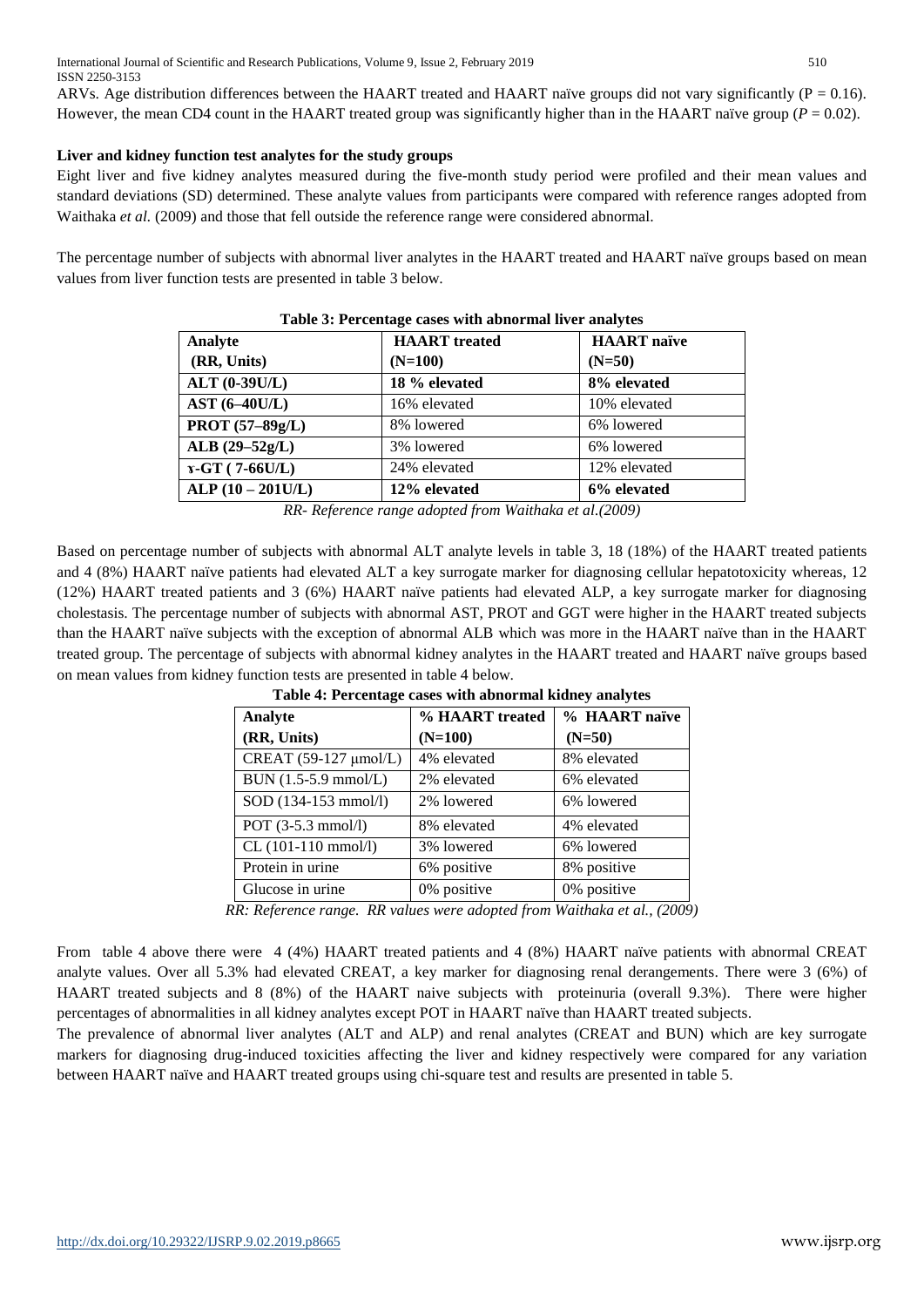| Type of organ injury<br>(Key analytes) |                            | <b>HAART</b> treated $(\% )$ | <b>HAART</b> naïve $(\% )$ | $Sig^*$ |
|----------------------------------------|----------------------------|------------------------------|----------------------------|---------|
| Liver                                  | Hepatocellular<br>ALT>40   |                              |                            |         |
|                                        | UL                         |                              |                            |         |
| <b>Toxicity</b>                        | Cholestasis $(ALP>160U/L)$ |                              |                            | 0.59    |
| <b>Renal insufficiency</b>             | $CREAT > 120 \mu mol/L$    |                              |                            | 0.90    |
|                                        | $BUN > 5.9$ mmol/L         |                              |                            |         |

**Table 5: Prevalence of abnormal liver and renal analytes in subjects** 

The prevalence of abnormal liver analytes; ALT and ALP did not differ significantly between HAART treated and HAART naïve subjects ( $\chi^2$ ; p=0.59). The prevalence of abnormal kidney analytes; CREAT and BUN did not differ significantly between HAART treated and HAART naïve subjects  $(\chi^2; p=0.90)$ .

### **Trend of abnormal liver and kidney analytes in participants**

All the data from liver and kidney function test analytes were profiled monthly for the five-month period. The mean  $\pm SD$  values for all analytes were calculated and compared with the reference range established in a normalized Kenyan population (Waithaka *et al.*, 2009). The trend in a number of participants with abnormal liver and kidney function test analytes were presented graphically in figures 2 (a) and 2 (b). The trend in the number of HAART treated subjects with abnormal liver analyte values for the five-month study period is shown in figure 2 (a) below.



**Figure 2a: Variation in liver analytes in HAART treated subjects with time** 

The number of subjects with abnormal liver function test analyte values showed an overall increasing trend in three liver analytes namely, AST, ALT, and GGT. However, there was an exception in the other three liver analytes, ALP, PROT and ALB where the abnormal cases showed a declining trend in the five-month period (Figure 2a).

The trend in number of HAART treated subjects with abnromal kidney function test analyte values is shown in figure 2 (b) below.



**Figure 2b: Variation in kidney analytes of HAART treated subjects**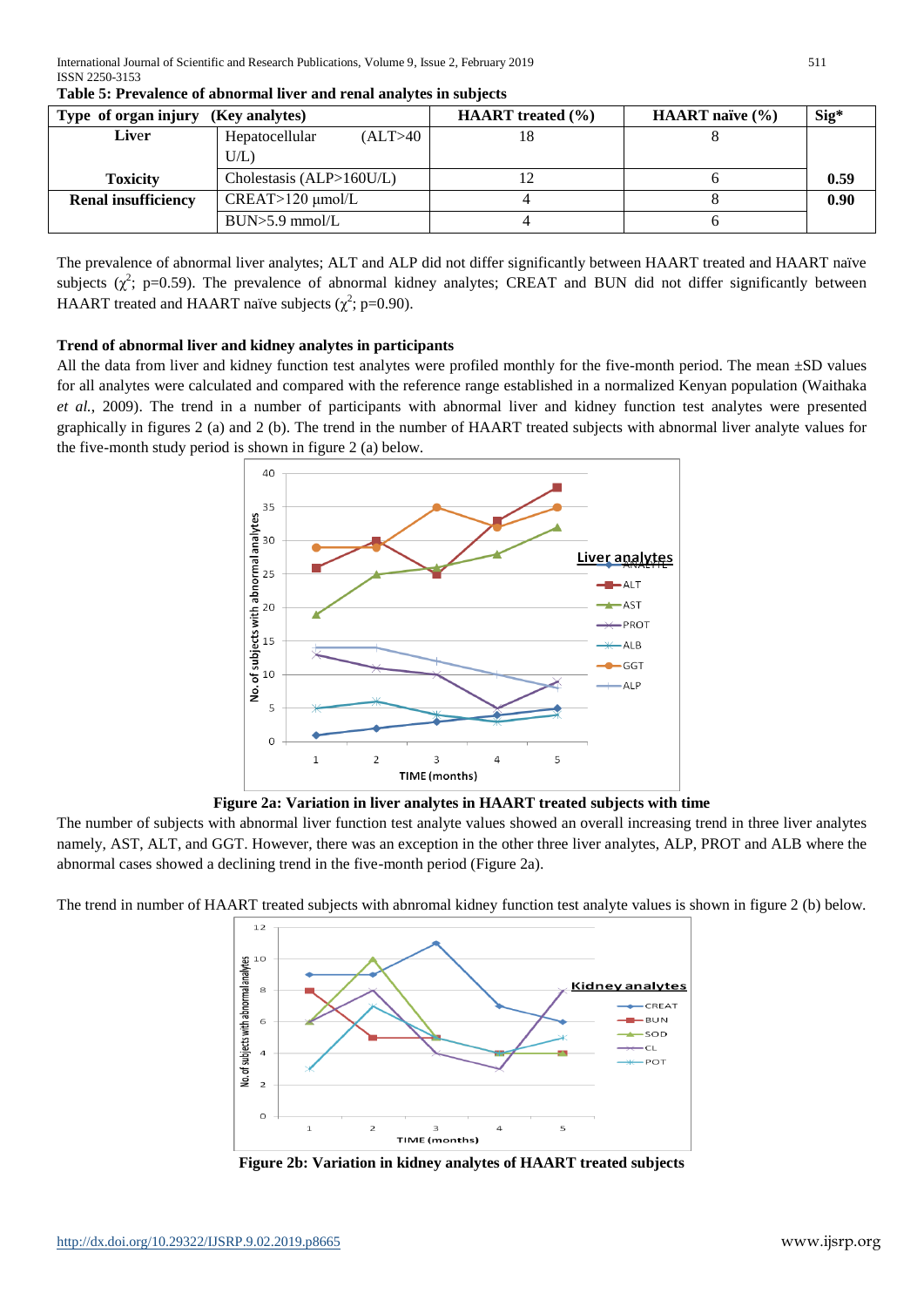There was a general decline in the number of subjects with abnormal creatinine (CREAT), urea (BUN), sodium (SOD) and potassium (POT), analyte values. There was an exceptional general increase to the above in the number of participants with abnormal chloride (CL) analyte values during the five-month period (Figure 2 b).

#### **Conclusion and Recommendations**

The mean ages of the HAART treated and HAART naïve groups were not significantly different  $(P=0.164)$ . Similarly, sex distribution of the HAART naïve and HAART treated subjects in the study did not vary significantly (0.06). However, the HAART treated group had a significantly higher CD4 mean compared to HAART naive group (P=0.02) and this was attributed to positive effects of ARV treatment which suppressed HIV replication in the body allowing CD4 cells to increase dramatically (Smith, *et al.,* 2004)

The data from the study pointed to hepatotoxicity and renal insufficiency in HAART treated subjects. However, prevalence of hepatotoxicity did not differ significantly between the HAART treated and HAART naïve subjects (p=0.59) implying that hepatotoxicity in HIV positive patients is not only caused by antiretroviral medications but may be attributed to other co-morbid factors like acute and chronic viral hepatitis, opportunistic infections, and non-steatotic antiretroviral toxicity (Larry *et al*, 2004). HAART is associated with these adverse effects that may increase morbidity and mortality among HIV-infected patients (Núñez *et al.*, 2005). Drug induced hepatotoxicity characterized by elevation of AST/ALT levels to at least twice the upper limit of normal (ULN) is attributed to use of HAART (Sulkowski *et al*., 2000).The 18% prevalence in hepatotoxicity among the HAART treated patients in this study could be attributed to exposure to HAART as reported by Evans *et al.*, 2000. This could explain why the 8% hepatotoxicity noted among the HAART naïve patients is low in this study.

HIV infection could be singled out in this study as the main cause of elevated liver analytes observed in HAART naïve subjects given that hepatitis B or C, systemic opportunistic infections e.g. TB, diabetes, hypertension, or pregnancy were controlled. Jevtovic (2008) observed that, HIV infection is associated with more rapid progression of viral hepatitis-related liver disease, including cirrhosis, end-stage liver disease, hepatocellular carcinoma, and fatal hepatic failure. The mechanisms of accelerated liver disease in HIV-infected patients have not been fully elucidated but Pozniak and others (2006) attributed HIV-related immunodeficiency and direct interaction of HIV with hepatic stellate and Kupffer cells as the main cause of hepatotoxicity in HAART naïve patients.

In this study, elevated CREAT/BUN analyte and positive presence of proteins in urine were translated to be indicative of renal insufficiency. This study found a prevalence of 8% in renal insufficiency in HAART naïve and 4% in HAART treated group based on CREAT analyte. Thompson (2011) reported a prevalence of 6% in kidney derangements as a cause of complications amongst HIV patients. This study noted a higher prevalence of kidney derangements in HAART naive group than the HAART experienced group which can be attributed to HIV inflammation causing injury directly to the kidney tubules. Presence of protein in urine was found in the 6.7% patients in this study compared to a study by Quinn and others (2010) in which 16.6% patients had evidence of proteinuria with no other identifiable cause. HIV replication taking place in the kidneys tubules is the main cause of renal inflammation and loss of its function in HAART naïve patients (Rao, 2001). Kidney derangements prevalent in HAART naïve patients could be ameliorated upon initiation of ARV in the affected patients that suppresses viral load. The prevalence of renal derangements was not significantly different in the HAART naïve and HAART treated groups (P< 0.90).

The prevalence of renal derangements noted in the HAART naïve group in this study indicated that antiretroviral agents may not be the exclusive cause for kidney injuries in HIV positive persons. Elevated CREAT and proteinuria may have been due to HIV since the kidney is one of the replication sites for the virus. This reasoning concurs with Rao (2001) who documented that the kidney acts as one of the reservoirs for HIV replication and HIV causes injury to the kidney resulting in loss of function and elevated creatinine. Causes of renal disease in HIV-infected patients are multi-factorial and may include HIV infection itself, coinfections, co-morbidities, and HAART medications (Roling *et al.*, 2006). Antiretroviral agents are relatively free of renal toxicity although drug-related renal injury can occur (Daugas *et al*, 2005). Nephrologists should be familiar with the potential toxicity of ARV agents that cause kidney damage to avoid delays in diagnosis.

It has been documented that HIV acute nephropathy (HIVAN) is the most common cause of chronic kidney disease in HIVinfected individuals that may lead to end-stage kidney disease (Wyatt *et al.,* 2009). The HAART administration seems to have had a positive impact in resolving kidney derangements among the HAART treated group in this study which supports findings advocating for ART to be started in HIV patients with HIVAN. Antiretroviral therapy in patients with HIVAN has been associated with both preserved renal function and prolonged survival (Ogundahunsi *et al.,* 2008). Steel-Duncan and others (2005) found in a prospective study that renal syndromes in Pre-ART patients resolve after eight months of HAART initiation.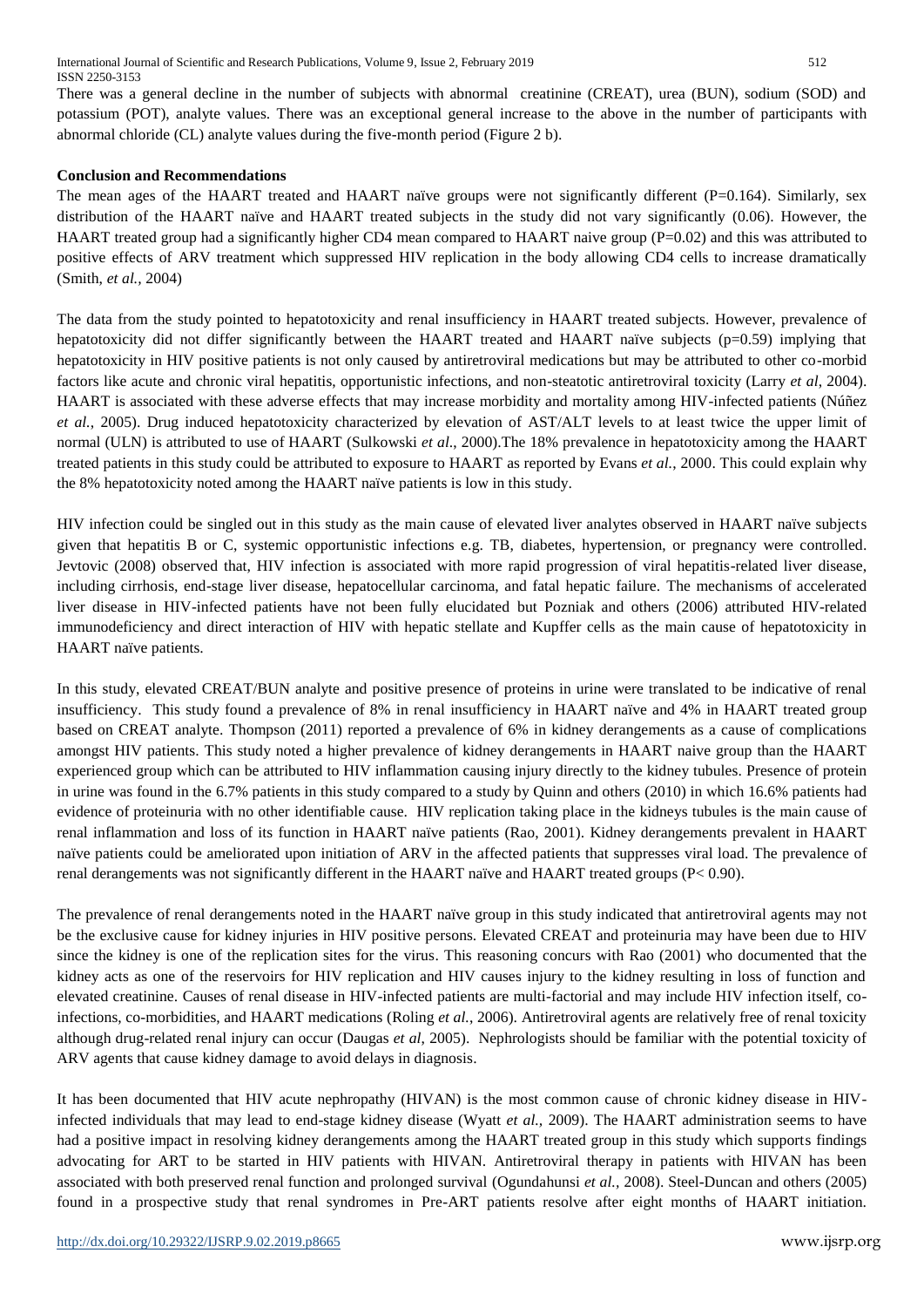Thompson (2011) further observed that with increasing availability and use of ARV, the risk of end-stage-renal-disease (ESRD) decreases by more than 50% in some populations which prolongs the survival of HIV-infected persons with ESRD. Renal toxicity is more likely to occur in HIV patients with pre-existing kidney disease or poorly controlled HIV infection with elevated baseline creatinine concentration, female gender, CD4 nadir <200cells/mm3, and concomitant administration of other nephrotoxic drugs (Crum-Cianflone *et al.,* 2010: Nelson *et al.,* 2008).

From this study it was observed that hepatotoxicity based on its key surrogate biomarkers was prevalent in HIV positive patients regardless of being on antiretroviral medications, an indication that the complication is derived not only from toxicity effects of antiretroviral agents but also from HIV-associated inflammation. Renal insufficiency based on its key surrogate biomarkers was more prevalent in HAART naive than HAART treated patients which are attributed to the direct inflammation effects of HIV on the kidney tubules causing its malfunctioning.

Renal derangements are more prevalent in HAART naïve patients and resolved after the patients were put on HAART. This notwithstanding, HIV patients with such risk factors should not be denied appropriate HAART regimens but regular follow-ups, clinical reviews and monitoring be adopted to prevent emergence of liver and renal derangements. As efforts continue in the development of antiretroviral medications with less adverse effect profiles, treating physicians must remain aware of new and developing syndromes associated with their use. Since, liver and kidney derangements caused by HAART and/or HIV inflammation were prevalent with all available antiretroviral agents in an HIV aging population, mitigating them through clinically tested remedial actions like change of medication or discontinuation of the offending drug remained critical. It became apparent from the study that, uncontrolled risk factors such as nutrition, smoking, undisclosed chronic diseases and alcohol intake may precipitate or aggravate adverse effects in HIV positive patients in addition to giving a positive diagnosis which can be falsely attributed to antiretroviral agents. Finally, the use of adequate clinical laboratory tests to monitor early outcomes of HAART toxicities that can cause life threatening liver and kidney-specific disorders remains an essential prognostic tool useful in antiretroviral treatment.

#### **Recommendations**

Although occurrence of hepatic and renal derangements due to use of HAART and /or HIV inflammation are common, HIV patients whose conditions are clinically and virologically stable should continue using their antiretroviral medications unless severe or more complex complications emerge. When they occur, then the regimen after evaluation by the clinician should be changed, temporarily withdrawn or stopped completely.

Surveillance of liver and renal derangements in HIV/HAART patients with presence of co-morbid factors like advanced age, female-gender and prolonged HAART duration >4years should be stepped up through liver and kidney function tests. This should be done by adopting a periodic 3-month monitoring approach rather than the generalized six-month monitoring interval or the symptom-directed tests currently adopted by the Ministry of health, Kenya. This will end up reducing the excess resources used in the management of HAART side effects.

Finally, following the ubiquitous and essential use of a combination of different classes of antiretroviral medication in the management of HIV-infected patients, the study recommends a controlled research study to be carried out to evaluate the potential toxicity effects of class-specific antiretroviral drugs on liver and kidney whose outcome can probe redefining or fine tuning the HAART medication package.

# **Acknowledgment**

The research study was supported with a research grant of KES 500,000 from Pwani University Research Board (PURB) and technical support from the laboratory technologists at the Clinical Chemistry department at Coast General Province Hospital.

# **REFERENCES**

**Abrescia, N., D'Abbraccio, M., Figoni, M., Busto, A., Maddaloni, A., and De Marco, M. (2005).** Hepatotoxicity of antiretroviral drugs. *Curr Pharm Des.* **11**(28): 3697-710. Review. **Ashford, S.L. (2006).** How HIV and AIDS affect populations. Population reference Bureau. Website: [www.prb.org.](http://www.prb.org/) 

**Clifford, D. B., Evans, S., Yang, Y., Acosta, E., Goodkin, K., and Gulick, R. M. (2003).** Impact of efavirenz (EFV) on neuropsychological performance, mood, and sleep behavior in HIV-positive individuals: *2 nd IAS Conference on HIV Pathogenesis and Treatment, Paris, France,* July 13–16, *Abstract* 54.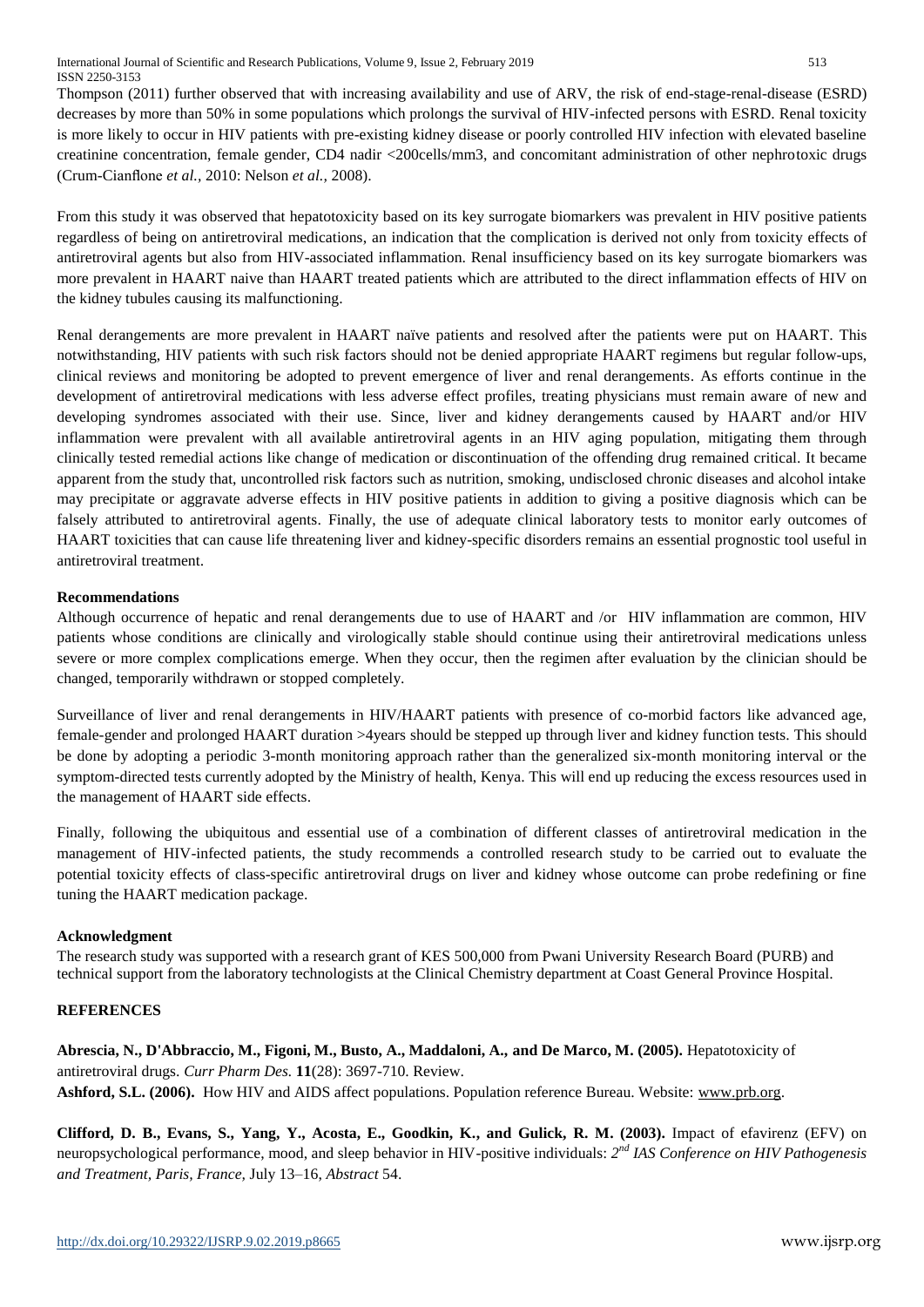**Crum-Cianflone, N., Ganesan, A., and Teneza-Mora, N. (2010).**"Prevalence and factors associated with renal dysfunction among HIV-infected patients," *AIDS Patient Care and STDs*. **24:**6, pp.353–360.

**Daugas, E., Rougier, J.P., and Hill, G., (2005).** HAART-related nephropathies in HIV-infected patients. *Kidney Int* **67**: 393– 403.

**d'Arminio M.A., Lepri, A.C., Rezza, G., Pezzotti, P., Antinori, A., Phillips, A., Angarano, G., Colangeli, V., De Luca, A., Ippolito, G., Caggese, L., Soscia, F., Filice, G., Gritti, F., Narciso, P., Tirelli, U. and Moroni, M. (2000).** Insights into the reasons for discontinuation of the first highly active antiretroviral therapy (HAART) regimen in a cohort of antiretroviral naïve patients. I.CO.N.A. Study Group. Italian Cohort of Antiretroviral-Naïve Patients. *AIDS*, **14**: 499–507.

**Evans, R. H., and Scadden, D. T. (2000).** Haematological aspects of HIV infection. *Baillieres Best Pract Research in Clinical Haematology*. **13**:215–30.

**Ickovics, J. (1997).** Adherence issues in HIV therapeutics*. J Assoc Nurses AIDS Care.* **8** Suppl: 56*-*9*.*

**Jevtovic, D.J. (2008).** The prevalence and risk of hepatitis flares in a Serbian cohort of HIV and HCV co-infected patients treated with HAART. *Biomedicine and Pharmacotherapy,* **62**: 21-25

**Kalyesubula, R. and Perazella, M. A. (2011).** Nephrotoxicity of HAART. AIDS Research and Treatment. Published online 2011 August 15. doi: 10.1155/2011/562790

**Larry, D., Shikuma, C. and Gerschenson, M. (2004).** Mitochondrial injury in the pathogenesis of antiretroviral-induced hepatic steatosis and lactic academia. *Elsevier*, **4**: 95-109.

**Martinez, E. (2004).** Risk of metabolic abnormalities in patients infected with HIV receiving antiretroviral therapy that contains lopinavir-ritonavir. *Clinical Infectious Diseases,* **38**: 1017–1023.

**Milkowski, A. (2004).** Working concept on Reproductive Health/HIV and AIDS in Kenya.

**Mocroft, H.** *(***2005).** Reasons for Stopping Antiretroviral Used in an Initial Highly Active Antiretroviral Regimen: Increased Incidence of Stopping Due to Toxicity or Patient/Physician Choice in Patients with Hepatitis C co-infection. *AIDS Research and Human Retroviruses,* **21**: 527-536.

**MoH (2007).** Kenya National Clinical Manual for ART Providers; A concise and Practical Guide to ART Provision.

**Naicker, S., and Fabian, J. (2010)**. Risk factors for the development of chronic kidney disease with HIV/AIDS. *Clinical Nephrology*. **74:** Suppl 1:51-6.

**NASCOP. (2002).** Clinical Guidelines on antiretroviral Therapy. NASCOP, Nairobi.

**Nelson, M., Azwa, A., Sokwala, A., Harania, R. S. and Stebbing, J. (2008).** "Fanconi syndrome and lactic acidosis associated with stavudine and lamivudine therapy," *AIDS*, **22 (**11):1374–1376.

**Núñez, M., Soriano, V. (2005).** Hepatotoxicity of antiretrovirals: incidence, mechanisms and management. *Drug Saf.* **28** (1): 53- 66

**O'Brien, M. E., Clark, R. A., Besch, C. L., Myers, L. and Kissinger, P. (2003).** Patterns and correlates of discontinuation of the initial HAART regimen in an urban outpatient cohort. *Journal Acquired Immune Deficiency Syndromes,* **34:** 407–414.

**Ogundahunsi, O.A. Akinleye, V. A., Oyegunle, A. A., Amballi, and Mbacham, W. (2008).** The prevalence of renal disorder in HIV/AIDS patients on HAART. *International Journal of Biomedical and Health Sciences.* **4:**1.

Palella, Jr F.J.J. (1998). Declining morbidity and mortality among patients with advanced human immunodeficiency virus infection. HIV Outpatient Study Investigators. *New England Journal Medicine,* **338:** 853–860.